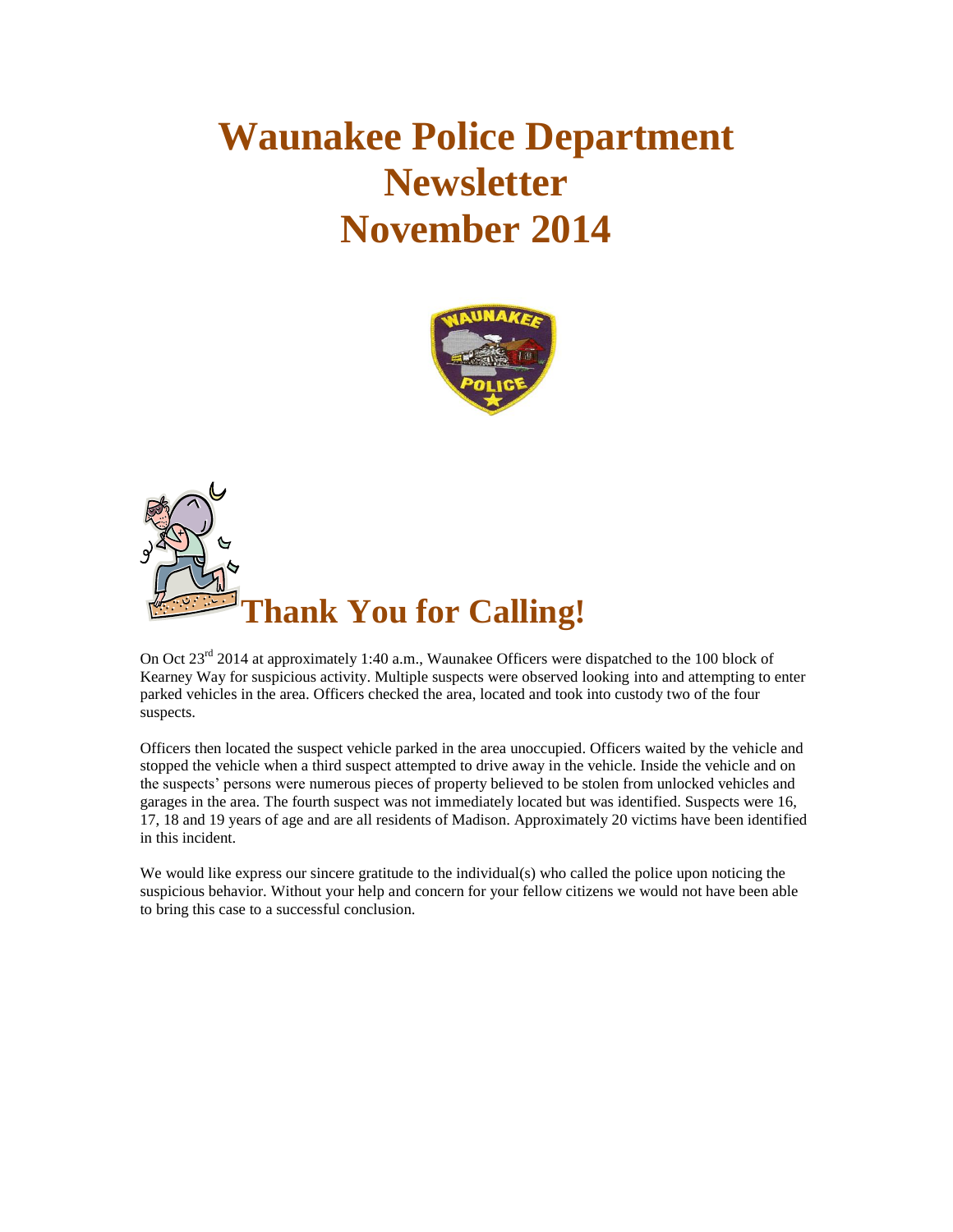

# **Waunakee Police Welcome a New Officer**

On October 1<sup>st</sup> 2014, Officer Timothy Doherty joined the Waunakee Police Department as a patrol officer. Officer Dougherty is currently going through the field training process and will be on solo patrol by the middle of November. Officer Doherty has prior law enforcement experience and is from the South Central Wisconsin area.



#### **Snow and Ice Removal**

Winter is just around the corner. Soon we will be shoveling the snow and scraping the ice! According to ordinance 82-281, snow and ice must be removed from sidewalks within 24 hours from the time the snow or ice ceases to accumulate on the sidewalk*.* It is also illegal to deposit any snow or ice onto any public street, alley, public or private sidewalk. Persons responsible for doing so may be cited.

#### **Alternate Side Parking**

Odd-Even side parking begins in Waunakee November 1<sup>st</sup> 2014 and will end April 1<sup>st</sup> 2015. Alternate side parking is regulated between 2:00 a.m. – 6:00 a.m. on Waunakee Streets. Park your vehicles so it will be on the even numbered side of the street on even numbered mornings and on the odd side of the street on odd numbered mornings unless posted otherwise.



## **Hunter Sight-In**

The Dane County Sheriff's Office is hosting the Annual Hunter Sight-In Program. The program starts Saturday, Nov.8th, and will run through Friday, Nov. 21st.

Area hunters can prepare for the yearly Wisconsin deer hunt by sighting in their shotguns, rifles and pistols in a safe environment at the Dane County Law Enforcement Training Center. The training center is located between Interstate 90/94 and Waunakee at 5184 State Hwy 19. No appointment is necessary.

The facility is open to the public between the hours of 8:30 a.m. and 3:30 p.m. daily. Citizens may bring only firearms that are legal for use in hunting deer in Wisconsin. Experienced instructors will be on hand to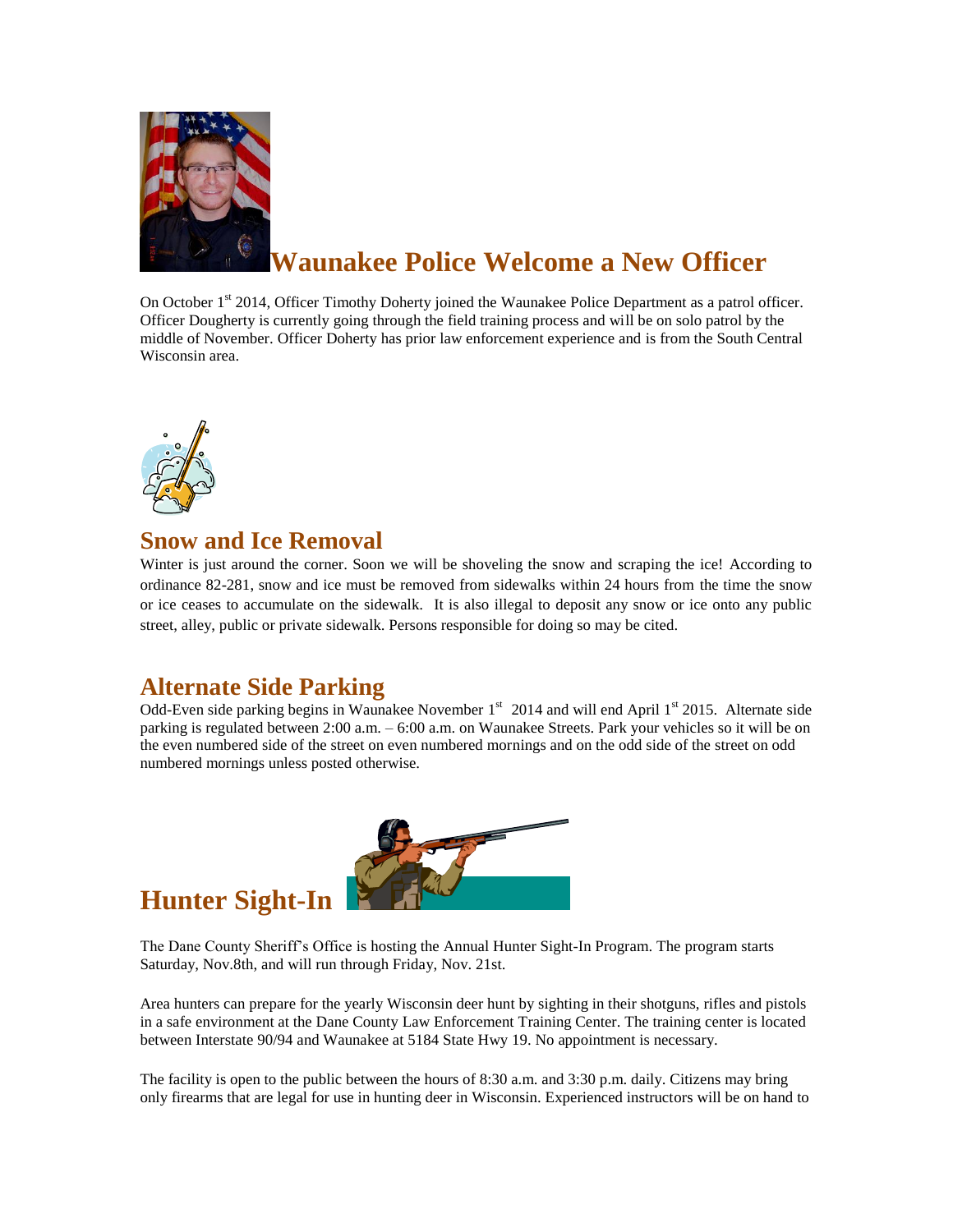provide assistance in the sighting and adjusting of firearms. There is a fee of \$10 for the first gun and \$5 for each additional gun. Hearing and eye protection is mandatory and will be provided, or you may use your own.



### **Emergency Services Academy**

Congratulations to the 2014 Emergency Service Academy Class. Participants completed the final phase of instruction on 10-29-14. Participants received demonstrations and hands on experience from Waunakee EMS, Fire and Police. Participants experienced everything from vehicle extraction, CCR training, active shooter training, defense and arrest tactics, to driving squad cars at the 151 speedway and so much more!

If you or someone you know is interested in enrolling in the 2015 Emergency Services Academy, please contact Sgt. Adam Kreitzman by email: [akreitzman@waunakeepd.org](mailto:akreitzman@waunakeepd.org) or by phone (608) 849-0709. The classes are scheduled to begin in early September 2015.

#### Help Prevent Children from Sexting

The last few years the Waunakee Police Department has seen an increase in the number of incidents involving teens and sexting. What is sexting you may ask?

Sexting is the exchange of sexually suggestive messages, photos or images between minors via cell phone or other media device. For example, a girl might take a nude photo of herself and send it to her boyfriend. Her boyfriend may forward the picture to one or a number of friends, who then decide to forward the picture to others. In this way, the girl's picture could travel all over the internet, expanding to countless viewers in a very short period of time!

- $\Box$  Before buying your child a cell phone, set rules for its use, including what sort of information and images are appropriate to share via text.
- $\Box$  Know what safeguards are available on your child's phone, such as turning off and/or blocking texting and picture features.
- $\Box$  Talk to your child about the possible social, academic, and legal consequences of sexting. They could face humiliation, lose educational opportunities, and receive legal consequences.
	- $\Box$  Encourage your child to not be a bystander or an instigator. If he or she receives a "sext," discus why it is important that he or she not forward the image to anyone else.
- $\Box$  Remind your child that they can talk to you if they receive a nude picture on their cell phone.
- $\Box$  Talk to your child's school about its policies on cell phones, cyberbullying, and sexting.
- $\Box$  Report any nude or semi-nude images that your child receives to law enforcement.